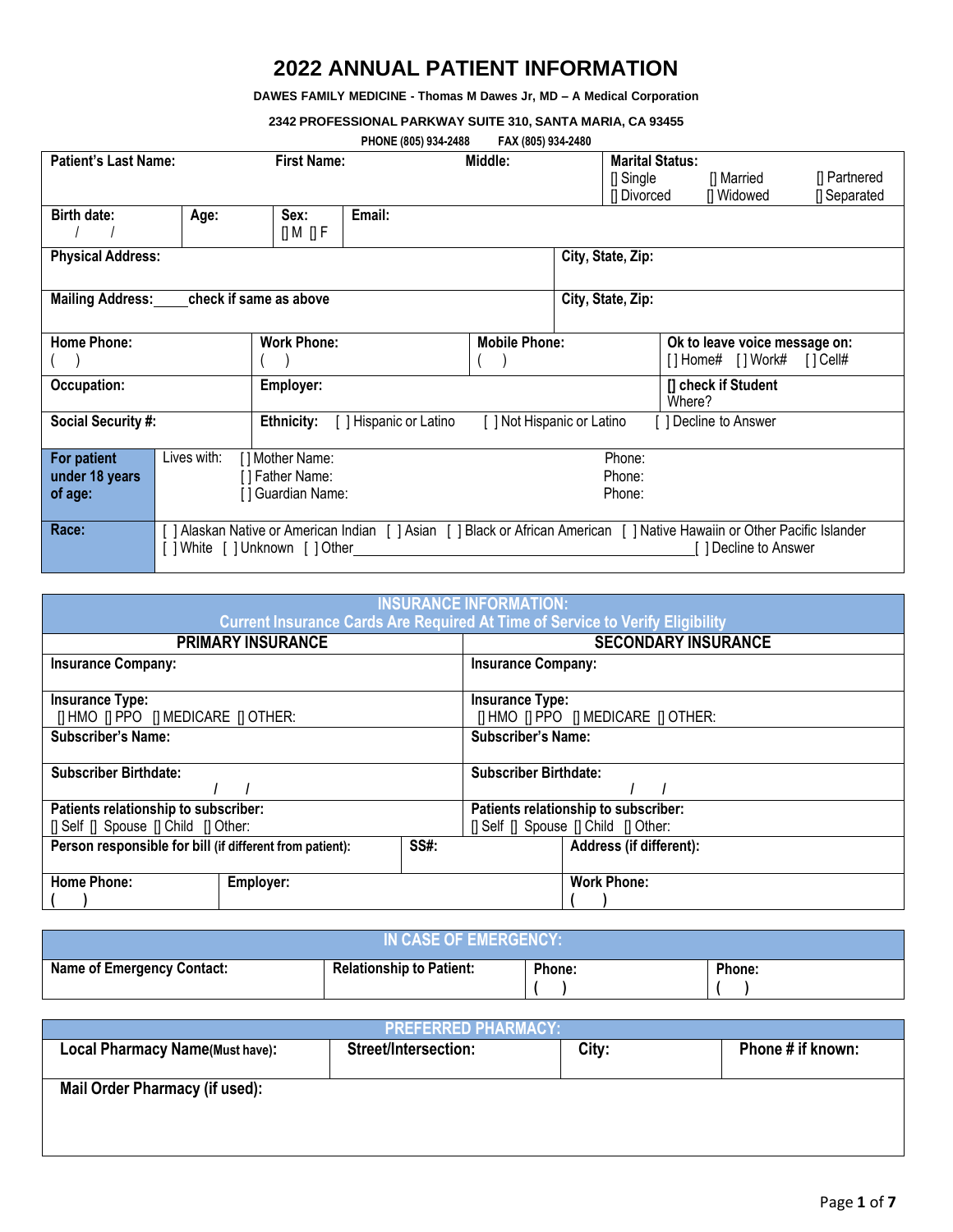# **Office/Financial Policies**

Dawes Family Medicine is pleased that you chose our team to help with your healthcare needs. We feel that part of good healthcare practice is to establish and communicate our office and financial policies with our patients.

Please read this document in its entirety and sign prior to your office visit. You will be asked to fill out this patient information form at your initial visit and each year thereafter. Be sure to inform us of any changes of information such as insurance, address, telephone number and employer when they occur.

Per calendar year, our office charges an annual fee for our Customized Care Program. This modest fee helps cover the expenses incurred by the office on your behalf that are not reimbursed by insurance carriers. Insurance does not cover and/or reimburse the annual fee.

# CUSTOMIZED CARE PROGRAM **2022 ANNUAL OFFICE FEE:**

### \$99 Individual or

\$198 Family (includes spouse and children between 13-21 years old)

With the Customized Care Program, you will continue to receive Specialty Care Coordination from our entire medical team – Thomas M. Dawes, Jr., MD, Dianne Dawes, PA-C, CDE, Debora Moore, PA-C, MPAS, and Amanda Wier, FNP-C have developed relationships for the past 20 years with the top specialists on the Central Coast!

### **As well as the following:**

- More appointment availability both in-office and through Telemedicine
- Prior authorizations for diagnostic testing, medical procedures, medication and specialist referrals(on average it takes 20-40 minutes of staff time to process each prior authorization)
- No additional charge for most forms (unless it is a complex one such as FMLA, Disability or Board and Care Forms)
- Home Care Coordination
- NEW! Enhanced safety protocols for Covid-19 (Medical Compliance to aid in supporting patient safety)
- NEW! Expanded Telemedicine Services through our HIPPA compliant software on DawesFamilyMedicine.com
- NEW! Remote Patient Monitoring

**INSURANCE**: Our office contracts with many insurance companies and plans. Your insurance company provides you with proof of insurance*, which must be presented at each visit to check for eligibility*. If proof of insurance is not presented, or if your declared PCP is not affiliated with Dawes Family Medicine, your account will be considered a cash account with full payment expected at time of service.

If we are contracted as preferred providers with your health plan, we will bill your insurance company directly. If we are **not** contracted providers with your insurance company, we expect payment in full at the time of service. We will be happy to provide you with the information you need to bill your insurance company for any eligible reimbursement.

Your individual insurance plan is an agreement between *you and your insurance company*. Medical offices do not know what medications, procedures, medical facilities and specialists are covered under your plan. Therefore**,** *it is necessary for you to know the specific details of your own plan. It is especially important for you to notify us if there are restrictions regarding referrals* for services by outside facilities or providers. You may be responsible for charges from those outside providers if they are *not preferred providers with your insurance company and/or you have not received the proper authorization prior to receiving services.*

**PRIOR-AUTHORIZATIONS:** As part of our Customized Care Plan, we work extremely hard to try and obtain prior authorizations on your behalf from your insurance company. Our providers order tests and recommend procedures when medically indicated –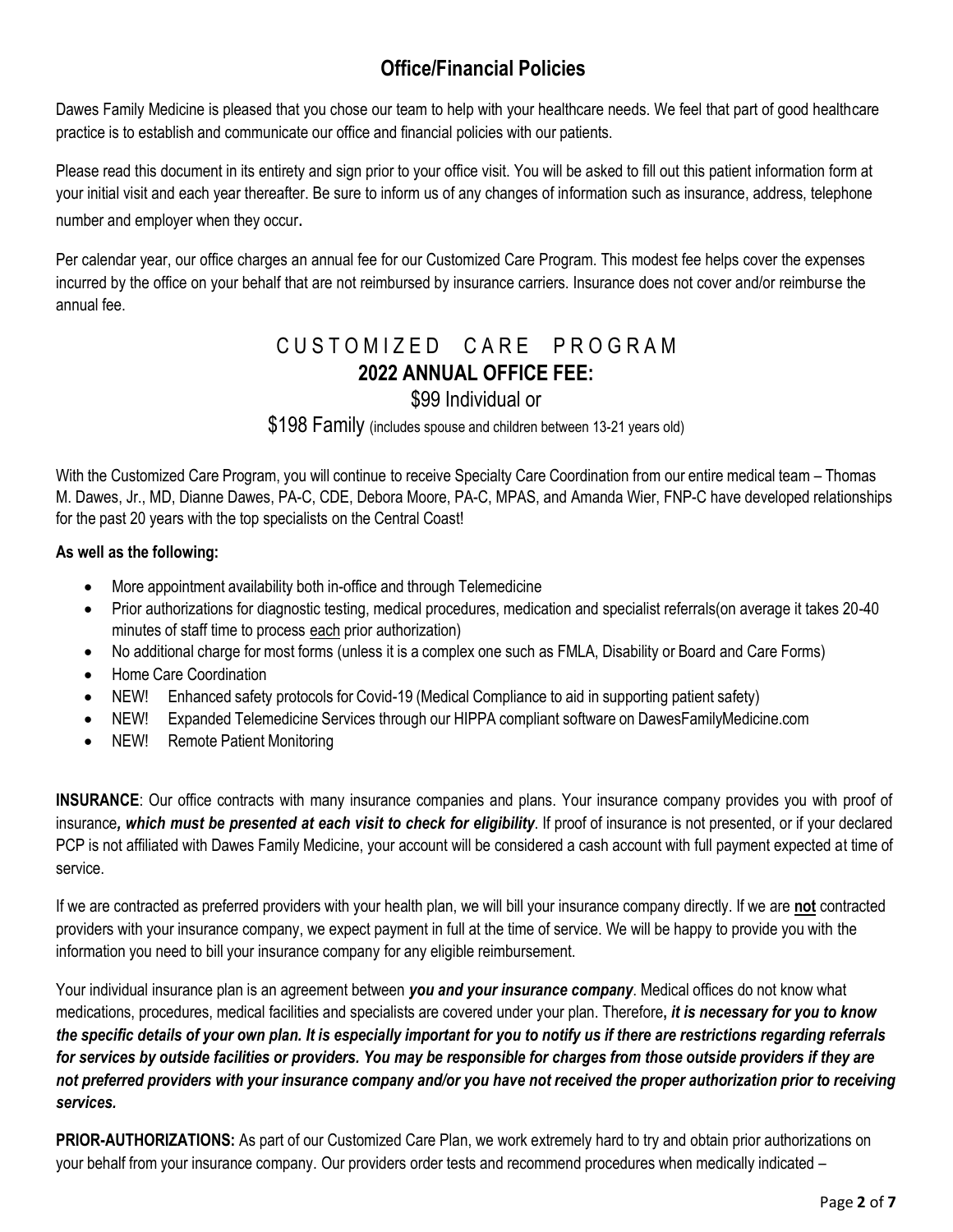independent of any insurance company or outside medical opinion. Even when a prior authorization has been secured, *no guarantee is given by the Insurance Company for payment*. There have been some instances where the Insurance Company is denying payment after the treatment and/or procedure has been performed. The patient is ultimately responsible for any services rendered.

#### **CO-PAYS, NON-COVERED BENEFITS, AND PATIENT BALANCES ARE DUE AT THE TIME OF YOUR VISIT**: For your

convenience, we accept cash, check, and credit cards. Insurance is billed as a courtesy and the benefits are authorized to be paid directly to the Practice. **PATIENTS ARE RESPONISIBLE FOR THE BALANCE IN FULL IF NOT PAID BY THE INSURANCE COMPANY**. If the patient is not prepared to pay the co-pay or balance due, a member of the clinical staff will determine if it is medically necessary for the patient to see the provider. If they patient's condition allows, the appointment will be rescheduled.

**PATIENT BALANCE:** Patient balances over 60 days past due from statement date may be sent to collections if arrangements are not made with the billing department. Please call the billing department at 934-2488 x105 if you have any questions and/or to discuss necessary arrangements.

**RETURNED CHECKS:** There is a fee of \$30.00 charged for a returned check.

**FAILED APPTS & APPTS CANCELLED LESS THAN 24 HRS IN ADVANCE:** Minimum fee of \$75.00. Reminder calls are made 48 hours in advance as a courtesy.

**ALL THIRD-PARTY BILLING/MOTOR VEHICLE ACCIDENTS:** There is a \$250 fee for all motor vehicle accident appointments; we can provide you with the required medical notes to file your claim.

**WORKERS COMPENSATION:** We do not see work related injuries. You must see the Workers Compensation health care provider(s) that your employer policy is affiliated with.

*By signing my name below, I certify that I have read this document. Any questions concerning these policies have been discussed. My signature also certifies my understanding of, and agreement with the Dawes Family Medicine Office Policies.*

- **I verify that I am fully responsible for the fees and medical services provided by Dawes Family Medicine.**
- **In the event that medical services provided by Dawes Family Medicine are deemed ineligible by my insurance, I am responsible for the full cost of the services.**
- I understand that my balance is due and agree to pay in full any balance within 45 days of the statement date.
- **I understand that charges on my account are deemed correct unless I notify the billing manager within 30 days.**
- **I understand that patient balances over 60 days past due from statement date may be sent for collections if arrangements have not been made with the billing manager.**
- **I understand that the Customized Care Program fee is due annually and is not covered by insurance.**

**PATIENT (OR GUARDIAN) SIGNATURE DATE**

**PRINT NAME**

**PLEASE CHECK ONE**

**\$99 Individual** Customized Care Program

**\$198 Family** Customized Care Program (includes spouse and children 13-21 years old)

#### **ADDITIONAL FAMILY MEMBERS INCLUDED:**

| <b>NAMF</b><br>__ | . .           |
|-------------------|---------------|
| <b>NAME</b>       | -<br>. .<br>. |

**\_**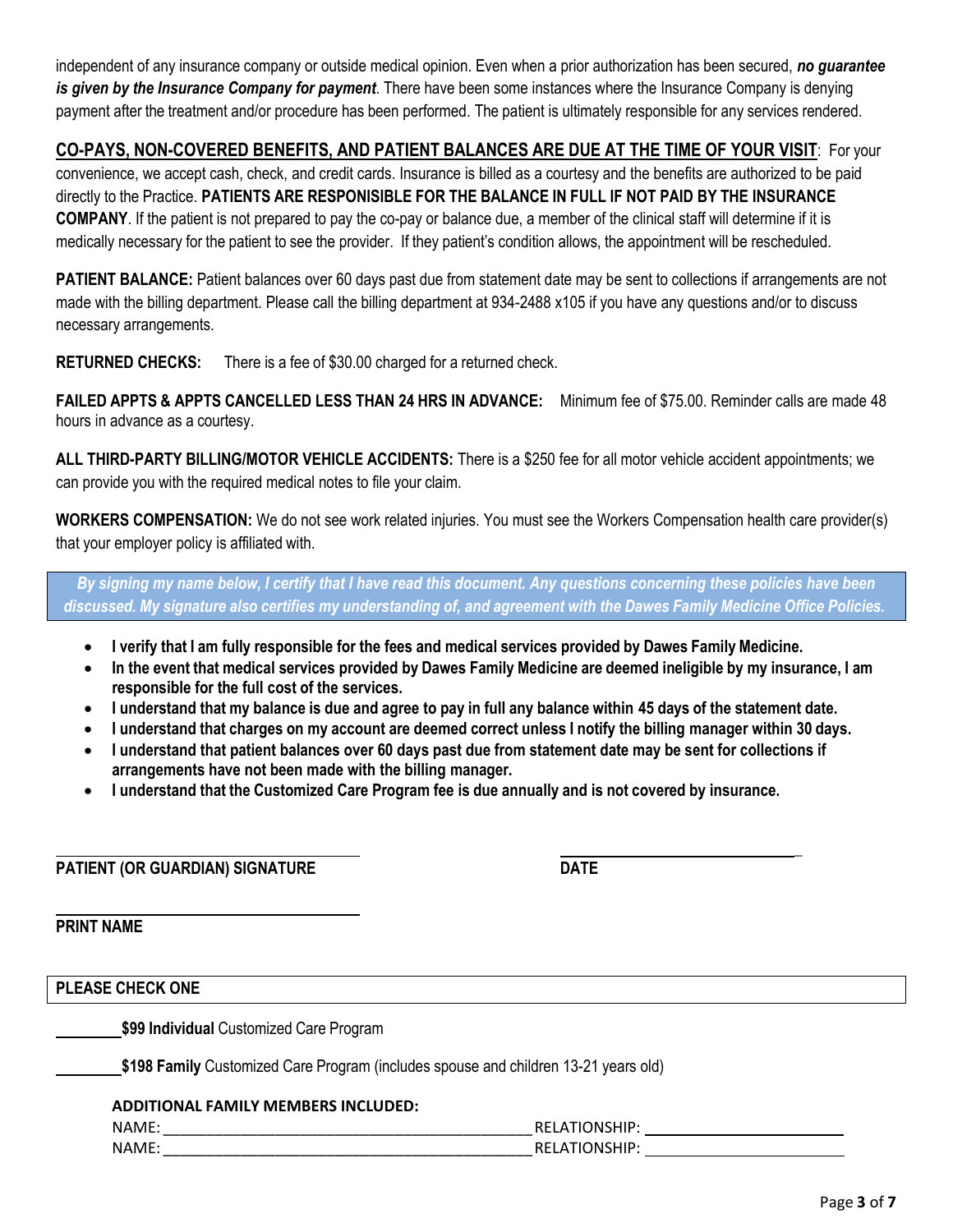### **CONSENT FOR PURPOSES OF TREATMENT, PAYMENT, AND HEALTHCAREOPERATIONS**

I consent to the use or disclosure of my protected health information by Dawes Family Medicine – A Medical Corporation for the purpose of diagnosing or providing treatment to me, obtaining payment for my health care bills or to conduct health care operations for the medical practice. I understand that diagnosis or treatment of me by Dawes Family Medicine– A Medical Corporation may be conditioned upon my consent evidenced by my signature on this document.

I understand I have the right to request a restriction as to how my protected health information is used or disclosed to carry out treatment, payment or healthcare operations of the medical practice. Dawes Family Medicine – A Medical Corporation, is not required to agree to the restrictions that I may request. However, if the medical practice agrees to a restriction I request, the restriction is binding on Dawes Family Medicine – A Medical Corporation and employees.

I have the right to revoke this consent, in writing, at any time except to the extent that Dawes Family Medicine – A Medical Corporation has taken action in reliance of this consent. Otherwise, this consent is valid for a period not to exceed 6 years from the date signed.

My "protected health information" means health information, including my demographic information, collected from me and created or received by my physician, another healthcare provider, my health plan, my employer or a health care clearinghouse. This protected health information relates to my past, present and future physical or mental health or condition and identifies me, or there is a reasonable basisto believe the information identifies me.

I understand I have the right to review Dawes Family Medicine – A Medical Corporation Notice of Privacy Practices prior to signing this document. The medical practice's Notice of Privacy Practices will be provided to me to review, if requested. The Notice of Privacy Practices describes in more detail the types if uses and disclosures of my protected health information that will occur in my treatment, payment of my bills or in the performance of healthcare operations of Dawes Family Medicine – A Medical Corporation. The Notice of Privacy Practices for Dawes Family Medicine – A Medical Corporation is also posted in the medical office waiting area. The Notice of Privacy Practices also describes my rights and Dawes Family Medicine – A Medical Corporation with respect to my protected health information.

Dawes Family Medicine – A Medical Corporation reserves the right to change the privacy practices that are described in the Notice of Privacy Practices. I may obtain a revised Notice of Privacy Practices by calling the office and requesting a revised copy be sent in the mail or asking for one at the time of my next appointment. Any questions regarding this document or the Notice of Privacy Practices should be directed to our Privacy Officer• Darcy Wright at (805) 924- 2488 or by email a[tdarcy@dawesfamilymedicine.com.](mailto:darcy@dawesfamilymedicine.com)

| <b>PATIENT OR REPRESENTATIVE SIGNATURE</b>                                 | <b>PATIENT</b> | OR. | REPRESENTATIVE | <b>PRINTED</b> | <b>DATE</b> |  |
|----------------------------------------------------------------------------|----------------|-----|----------------|----------------|-------------|--|
|                                                                            | <b>NAME</b>    |     |                |                |             |  |
| DESCRIPTION OF REPRESENTATIVE'S AUTHORITY REQUESTED                        |                |     |                |                |             |  |
| $\Box$ NO RESTRICTIONS $\Box$ RESTRICTION REQUESTED Restriction Explained: |                |     |                |                |             |  |
| SIGNATURE OF DAWES FAMILY MEDICINE EMPLOYEE:                               |                |     |                |                |             |  |
|                                                                            |                |     |                |                |             |  |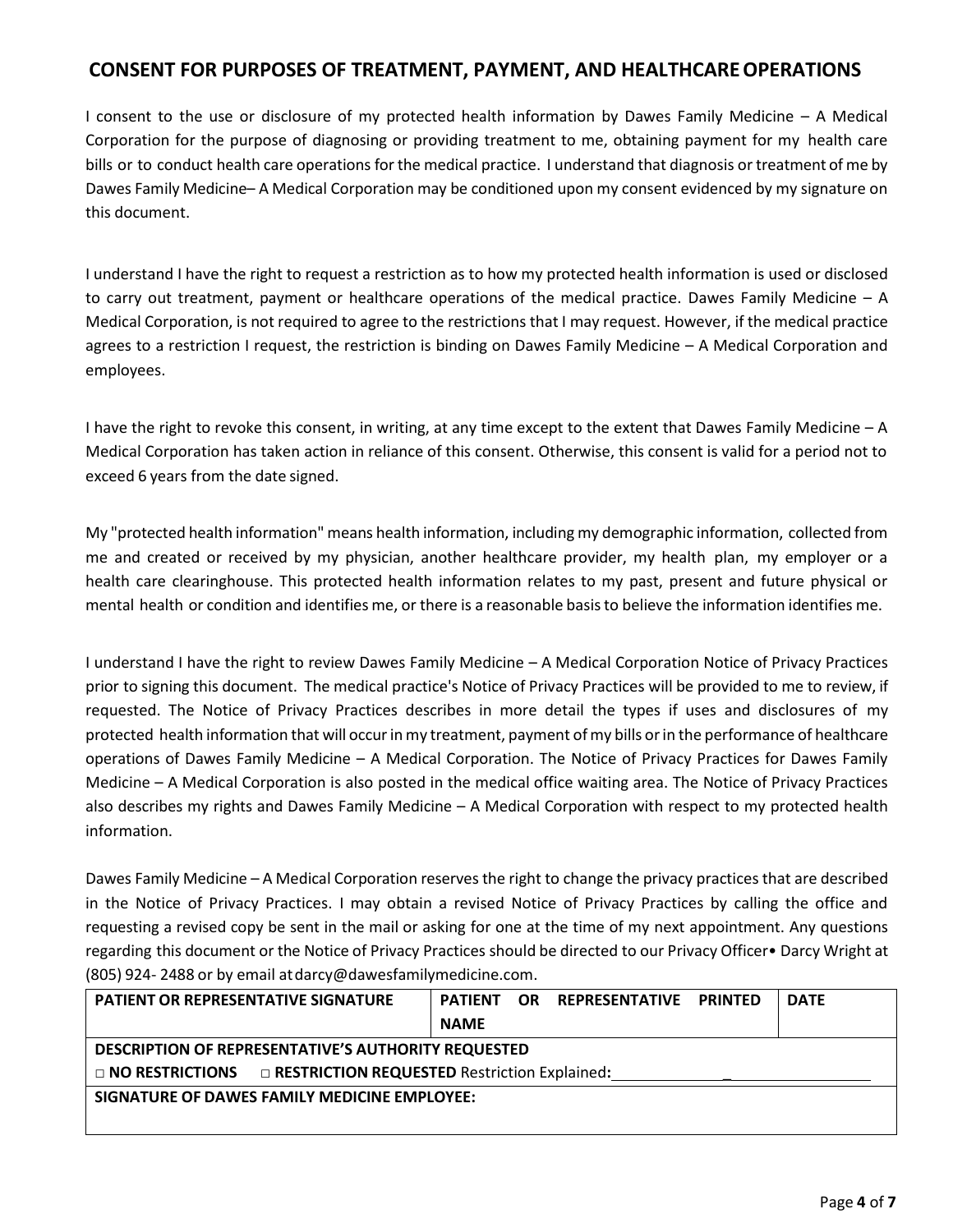# **Tele-Office Medical Appointment CONSENT**

Dawes Family Medicine pleased to offer a new type of medical appointment using updated technology to make more appointments available at our office. We have found that some of the services we provide require expert care and knowledge but don't always need the physical presence of a provider. Such things include updating medications, some routine refills, lab review, and Medicare Wellness Evaluations. Today you are being given the opportunity to participate in this new venture called **Telemedicine.**

# **CA State Law Telemedicine/Telehealth Definition**

"Telehealth means the mode of delivering health care services and public health via information and communication technologies to facilitate the diagnosis, consultation, treatment, education, care management, and self-management of a patient's health care while the patient is at the originating site and the health care provider is at a distant site. Telehealth facilitates patient self-management and caregiver support for patients and includes synchronous interactions and asynchronous store and forward transfers." **Source:** *CA Business & [Professions](https://leginfo.legislature.ca.gov/faces/codes_displayText.xhtml?lawCode=BPC&division=2.&title&part&chapter=5.&article=12) Code Sec. 2290.5***.**

We are providing a way for you to meet with a health care provider remotely via a HIPAA secure video conferencing network. We will provide the technology and assistive device such as headphones for hearing impaired. Please be aware that the appointment is limited in scope - it is not for assessing medical emergencies nor can we discuss issues that you were not scheduled for. If the provider feels that a more detailed exam is needed you will be rescheduled for an appointment with a clinician in office.

This is an office appointment and as such, any co-pay, balance or deductible is due at the time of service. The medical assistant will be taking your vitals and setting up the technology for you to have a private conversation with the medical provider. Most insurances cover costs of telemedicine in the state of California. In fact, this service is being encouraged as a means to provide healthcare in underserved areas. Please feel free to ask any questions and if at any time you are not comfortable please let one of our staff know.

Lastly, we would like your feedback. At the end of your appointment the medical assistant will give you a short survey to fill out about the experience. We welcome your feedback and any suggestions.

We are aware of the trust you put in us to deliver to you quality up to date healthcare. We thank you for that trust and hope that you find this experience to be a positive one as we are trying to create more appointment availability for our patients.

- *I understand that any co-pays, deductibles and/or account balances are due at the time of my Telemedicine Appointment.*
- *I understand that the provider will be communicating with me remotely through secure, HIPAA compliant technology.*
- I agree to have a telemedicine appointment at Dawes Family Medicine and that this consent will remain in effect *until I notify the office otherwise.*

| PATIENT NAME (PRINTED):   | DATE OF BIRTH: |
|---------------------------|----------------|
|                           |                |
| <b>PATIENT SIGNATURE:</b> | DATE:          |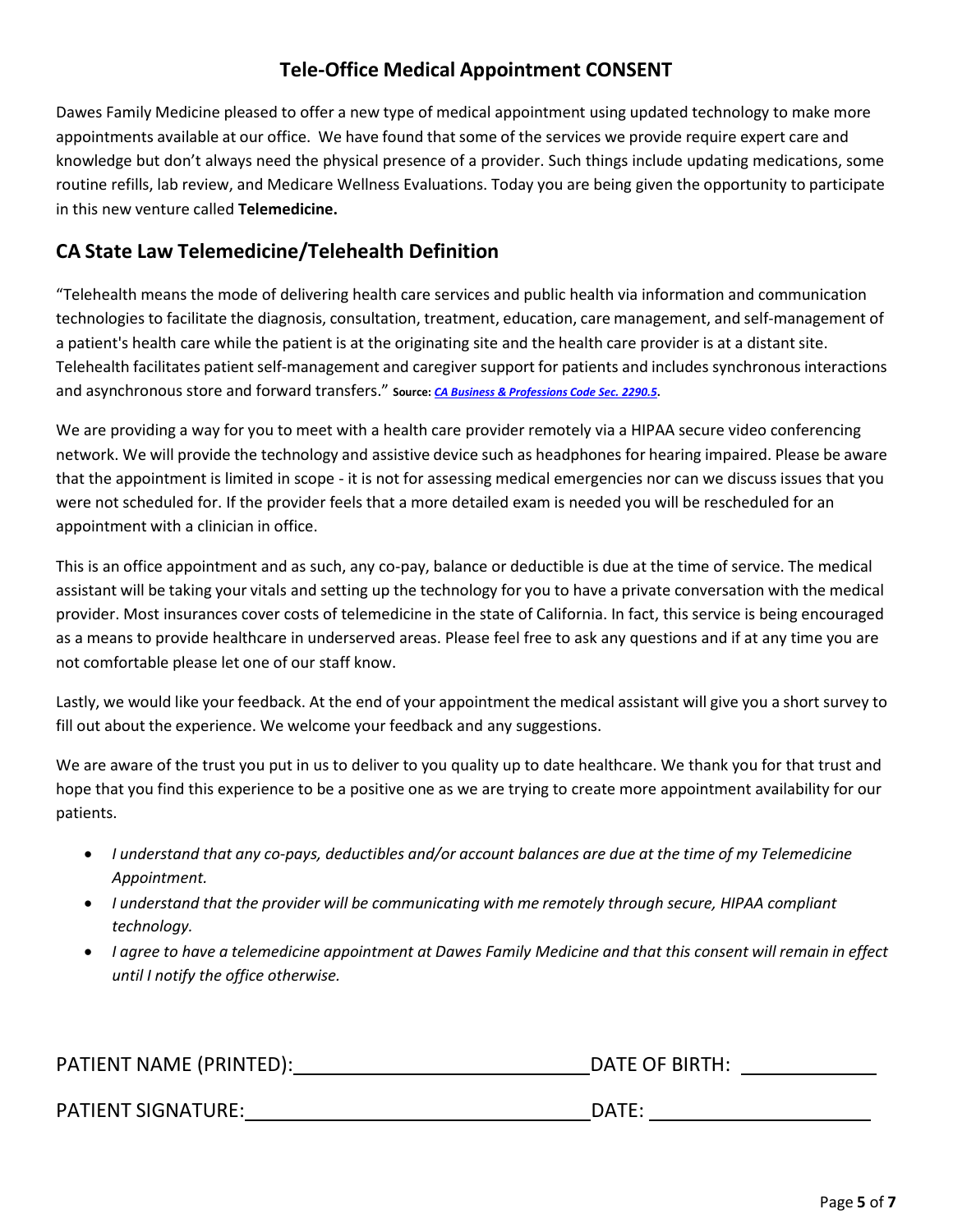### **HEALTH EXAM QUESTIONNAIRE FOR WOMEN**

| Y | $\mathbf N$ |
|---|-------------|
|   |             |
|   |             |
|   |             |
|   |             |
|   |             |
|   |             |
|   |             |
|   |             |
|   |             |
|   |             |
|   |             |
|   |             |
|   |             |
|   |             |
|   |             |
|   |             |
|   |             |
|   |             |
|   |             |
|   |             |
|   |             |
|   |             |
|   |             |
|   |             |
|   |             |
|   |             |
|   |             |
|   |             |
|   |             |
|   |             |
|   |             |
|   |             |
|   |             |
|   |             |
|   |             |
|   |             |
|   |             |
|   |             |
|   |             |
|   |             |